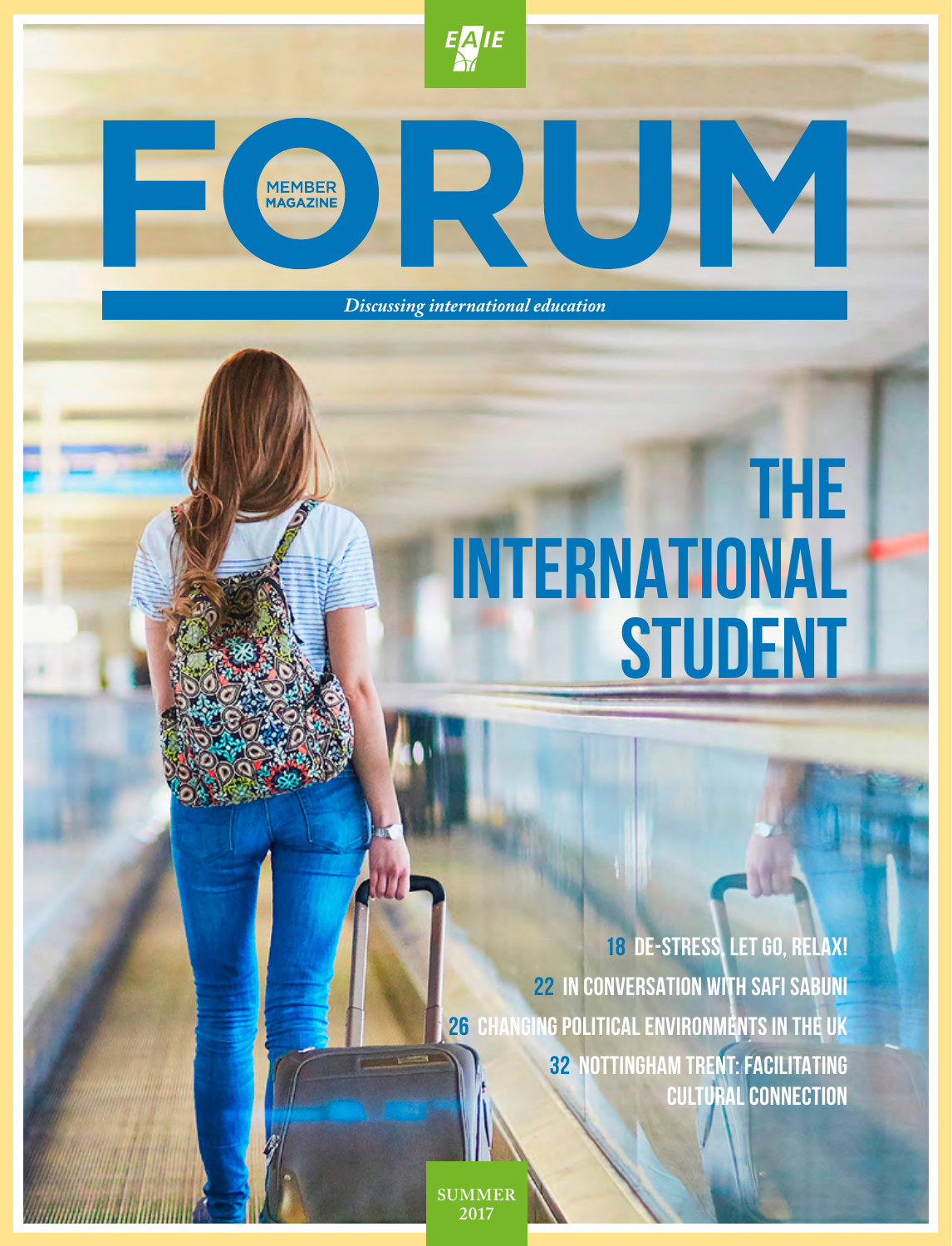#### Published by

European Association for International Education PO Box 11189, 1001 GD Amsterdam, The Netherlands tel +31-20-344 51 00 e-mail info@eaie.org, www.eaie.org

#### Editor Laura Rumbley

Publications Committee Laura Rumbley *(Chair)*, Jill Archer, Irina Ferencz, Jos Beelen, Han Aarts, Sara Lopez, Elise Kuurstra, Mariah Tauer

Head of Marketing & Communications Elise Kuurstra **Editorial Coordinator Mariah Taue** Graphic Designers Nhu Nguyen, Kelly Sue Cram

### e-mail publications@eaie.org

#### Advertising

Contact info@eaie.org for more information. The EAIE welcomes requests for advertising space from companies and organisations whose aims and values are compatible with those of the Association and its members. Acceptance of advertising does not imply endorsement by the EAIE.

Printed by Drukkerij Raddraaier, Amsterdam

#### Copyright © 2017 by the EAIE

All rights reserved. Extracts from *Forum* may be reproduced with permission of the EAIE. Unless stated otherwise, opinions expressed by contributors do not necessarily reflect the position of the EAIE.

ISSN 1389-0808

#### Cover photo: shutterstock

# **CONTENTS**

#### **04 EDITORIAL**

### **05 CONTRIBUTORS**

- **06 SQUARING THE CIRCLE** Rethinking the international student lifecycle
- **09 CAREER PREP FOR THE INTERNATIONAL STUDENT** Meeting international students' employability expectations
- **12 RULES OF ENGAGEMENT** Developing retention strategies that work
- **15 ARE INTERNATIONAL STUDENTS SO DIFFERENT?**  Adopt a more comprehensive approach to student inclusion
- **18 DE-STRESS, LET GO, RELAX!** Help your international students cope with stress
- **22 IN CONVERSATION WITH SAFI SABUNI** The President of the ESN was an international student herself
- **26 CHANGING POLITICAL ENVIRONMENTS IN THE UK** How Brexit and the Tier 4 visa are affecting international students
- **29 WHAT EUROPE CAN LEARN FROM AFRICAN STUDENTS IN THE USA** Compete with the USA in attracting top students from

sub-Saharan Africa

**32 NOTTINGHAM TRENT: FACILITATING CULTURAL CONNECTION** A place for international students to share their stories

#### **35 LIVE & LEARN IN IRELAND**

Irish institutions collaborate to improve the experience for international students

**38 ANDALUSIAN UNIVERSITIES**

The dynamic and cohesive university system in Southern Spain

- **45 EAIE BLOG SPOT**
- **47 EVENTS CALENDAR**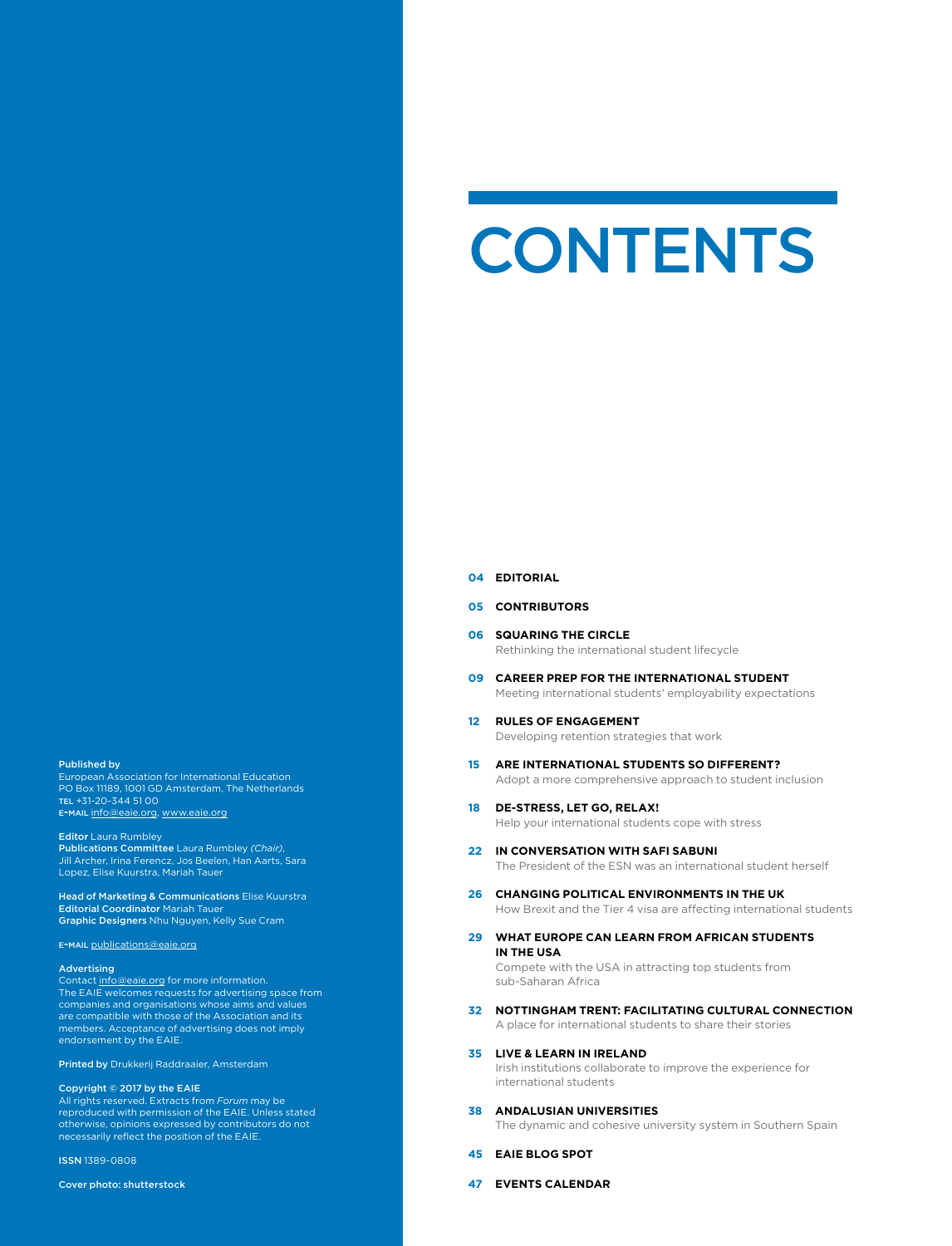

**18** "Oftentimes, international students are actually surprisingly aware of their stress-producing tendencies"

**DE-STRESS, LET GO, RELAX!** 

**22** "I think young people in the coming years will like to have something beyond just the academic side of mobility" **IN CONVERSATION WITH SAFI SABUNI**





**26**

"The temporality of international students' situation overhangs their entire experience"

**CHANGING POLITICAL ENVIRONMENTS IN THE UK**

"The Lounges have a very positive impact on international students who feel they have a place at the university"

> **NOTTINGHAM TRENT: FACILITATING CULTURAL CONNECTION**

**32**

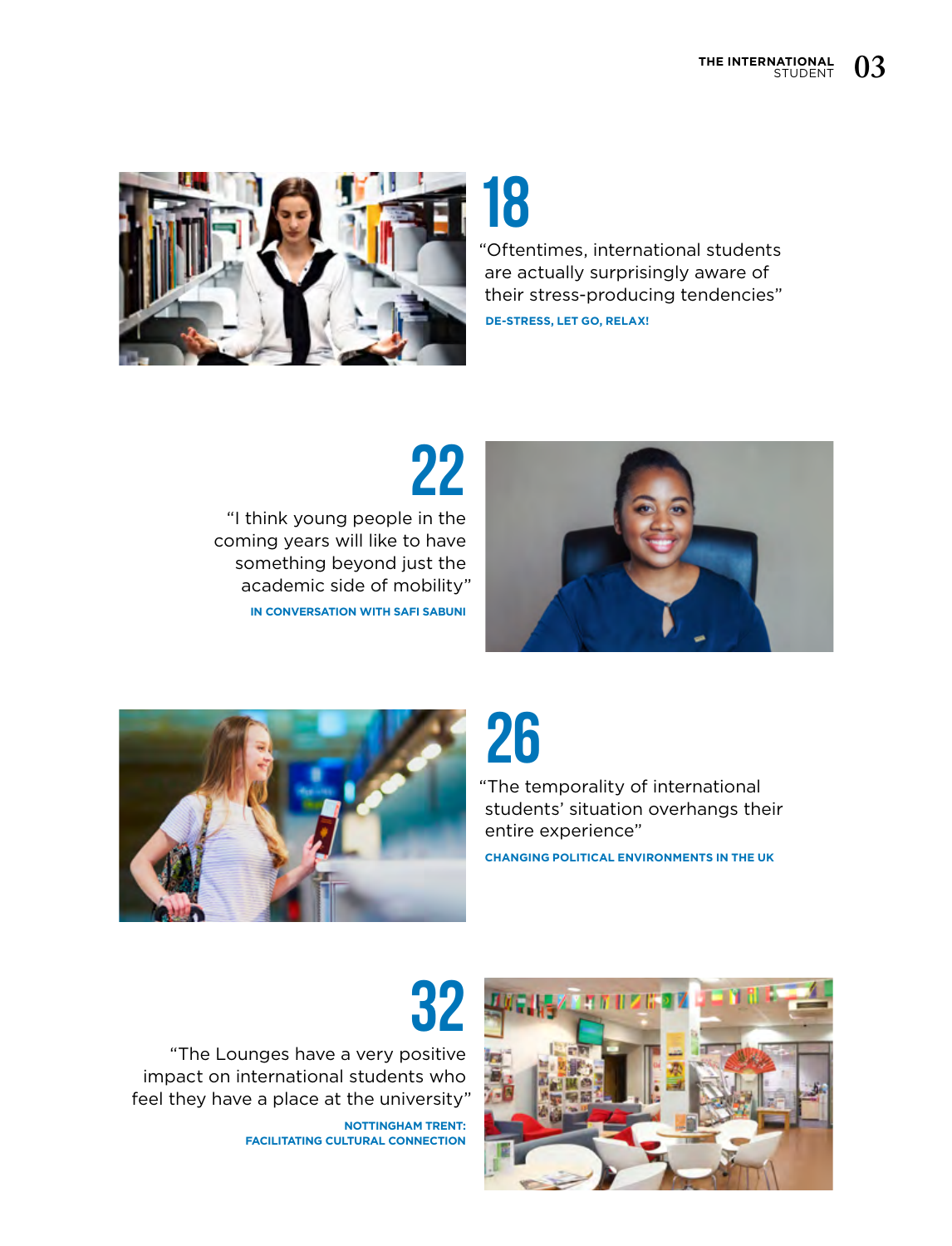# EDITORIAL

Working with and on behalf<br>
of international students is a<br>
for many of us who serve as internationof international students is a core activity and daily reality al education professionals. We manage mobility programmes that facilitate the intake of international students into our countries and higher education institutions. We help to develop and deliver curricula designed to meet international student needs and interests. We advocate for and oversee student service and support systems that are calibrated to respond to the demands of a growing and diversifying international student population. Equally, for a good many of us, we also relate on a very personal level to the international student experience. Who among us was not at one time an international student in some capacity? We 'get' what it means to be an international student – or do we? How much do we really know about 'the international student' in our midst today – their identities, needs, expectations and experiences?

Our current issue of *Forum* takes up this fundamental question and reminds us to think broadly and deeply about the students from around the world who study in our midst today – both as individuals and in relation to larger trends and issues that frame their experiences. At a very essential level, Frank Haber's piece reminds us of the importance of helping international students to effectively address crucial (and universal) matters of stress management and mental health support. Student wellbeing is the



core building block for whatever else we might aspire to for the international student experience and must be carefully attended to. Meanwhile, in the realm of broader trends and concerns, Aisling M. Tiernan's examination of how 'changing political environments' can have an impact on international students is timely and relevant. Our interview with Safi Sabuni, President of the Erasmus Students Network, also speaks to the profound importance of the intersection between individual experience and major trends in the world at large.

More at the level of institutional experience, we are treated to a range of highly current examples that help us think more creatively about good practice in the field, touching on such topics as

better integrating international students into the host institution and local context where they study and live; enhanced planning and execution of strategies for retaining international students; and more effective delivery of career guidance to international students.

The international student discussion among our colleagues is grounded in great sensitivity to the unique needs and interests of this population. But, by contributor Elspeth Jones, we are also requested to consider turning that question upside down and ask ourselves, "Are international students so different?" We wonder what conclusions you will come to as you explore this issue of *Forum*. — **LAUR A RUMBLEY, EDITOR PUBLICATIONS@EAIE.ORG**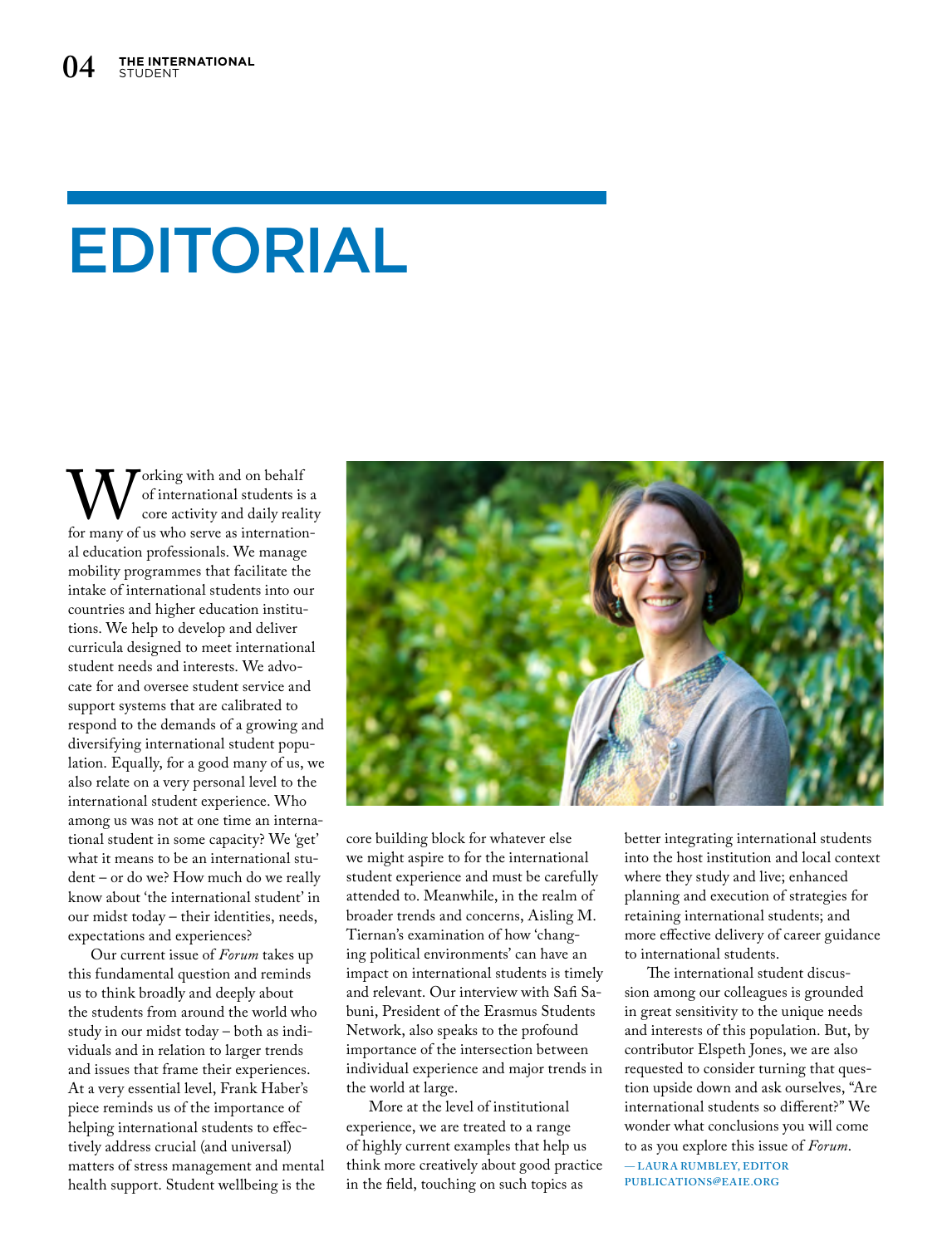# DE-STR **LET GO, RELAX!**

**18 THE INTERNATIONAL** STUDENT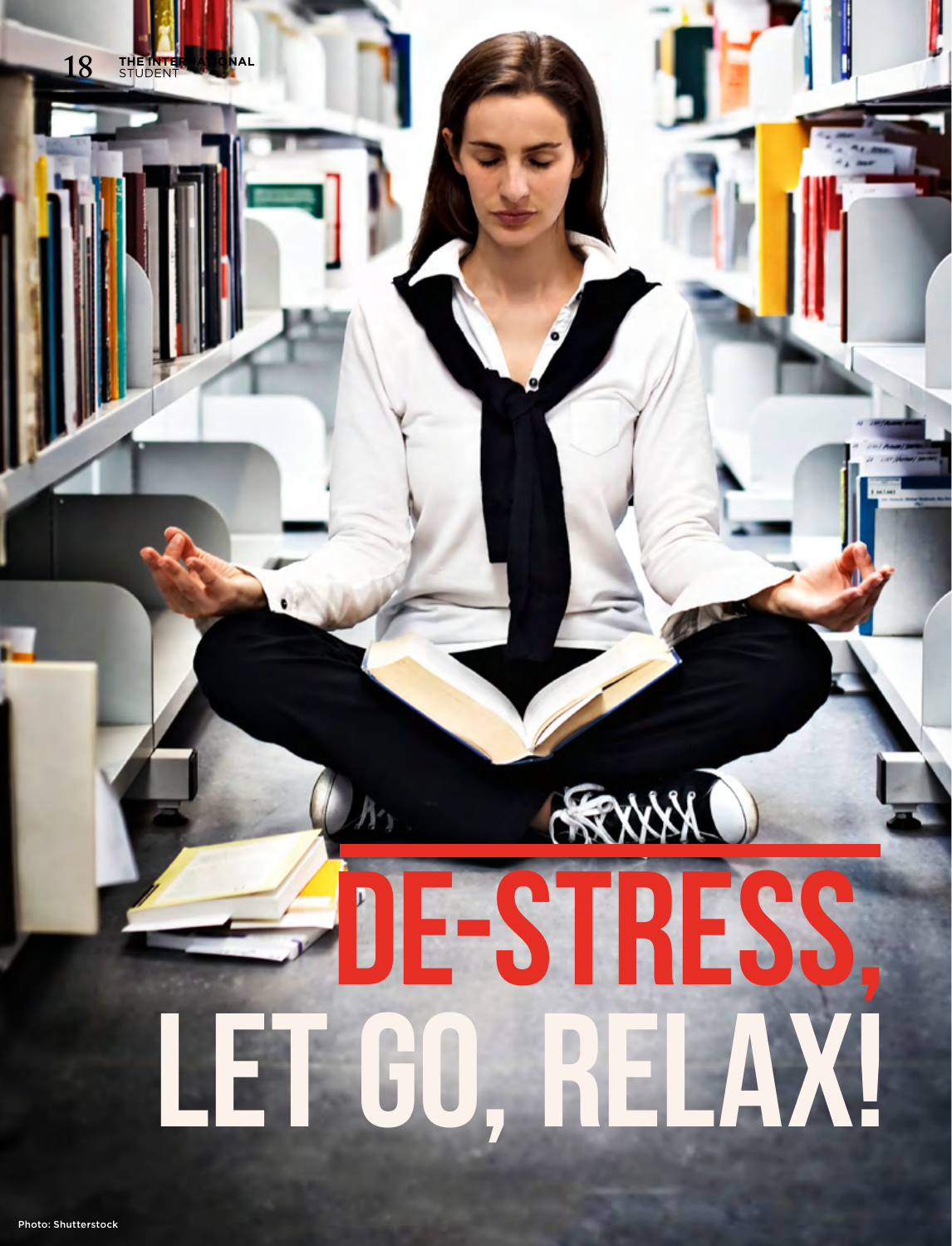Professionals in international higher education tend to hear many stories about international students in distress. Especially front-line staff seem to have more and more difficult conversations with international students overwhelmed by their experience – cultural adjustment demands, high workload, challenging social life, difficulty finding student jobs and affordable accommodation. How do we help these students relax?

Sometimes, international students just need<br>an empathic listener. Sometimes, however,<br>they need someone who can help them look<br>at their situation a bit more systematically: a trust an empathic listener. Sometimes, however, they need someone who can help them look at their situation a bit more systematically: a trusted person who is willing to add perspective and able to propose a strategy to tackle a problem step by step. Ideally, an overtaxed and emotionally challenged student should be referred to a psychological counsellor. However, not every student who is displaying signs of distress must or wants to be seen by a mental health expert. Fortunately, higher education professionals can support distressed students already by having a structured and goal-oriented conversation with them. A simple yet effective method that does not require in-depth psychological training is referred to as the 'psycho-educational approach to stress management'. Being knowledgeable about and practicing this method can help professionals to become better stress managers themselves.

## **DEFINING STRESS AND COPING**

In academia, international students are trained to think about problems in conceptual terms. What is the cause, what is the effect? Are there mediating and moderating variables that influence process and outcome? When talking about stress, references to scientific models of explanation offer a safe ground for exploring the student's stress-related concerns. Models provide orientation by defining the 'what is what' of otherwise confusing and conflicting subjective experiences.

Basic assumptions are:

- Stress is a combination of physical, physiological and behavioral responses to events that challenge or threaten us.
- Stress management is the ability to analyse one's own stress experience, to develop possible coping alternatives and to use them for achieving a personal goal without experiencing distress.
- This competency is developed and refined throughout one's lifetime.

## **THE TRANSACTIONAL STRESS MODEL**

The Transactional Model of Stress and Coping was originally developed by Richard S. Lazarus and Susan Folkman. It explains how humans respond to stress by emphasising the influence of cognitive appraisal patterns. The model depicts a process that starts with a stress-eliciting event, a so-called stressor such as a demanding course, a language barrier, a conflict with others, an illness that affects the ability to learn and study, *etc*. The stressor triggers a stress response. If not coping well with a stressful exam, for instance, we may respond *physiologically* with too much muscle tension and a racing pulse. *Cognitively,*  we may focus too much on the potential threat to our grade while experiencing difficulty retrieving test-relevant data from our memory. *Emotionally,* we may feel anxious or upset. *Behaviorally,* we may try to avoid the situation (procrastinating, not showing up) or we work too hard on it while neglecting other important needs (cramming, binging, *etc*). According to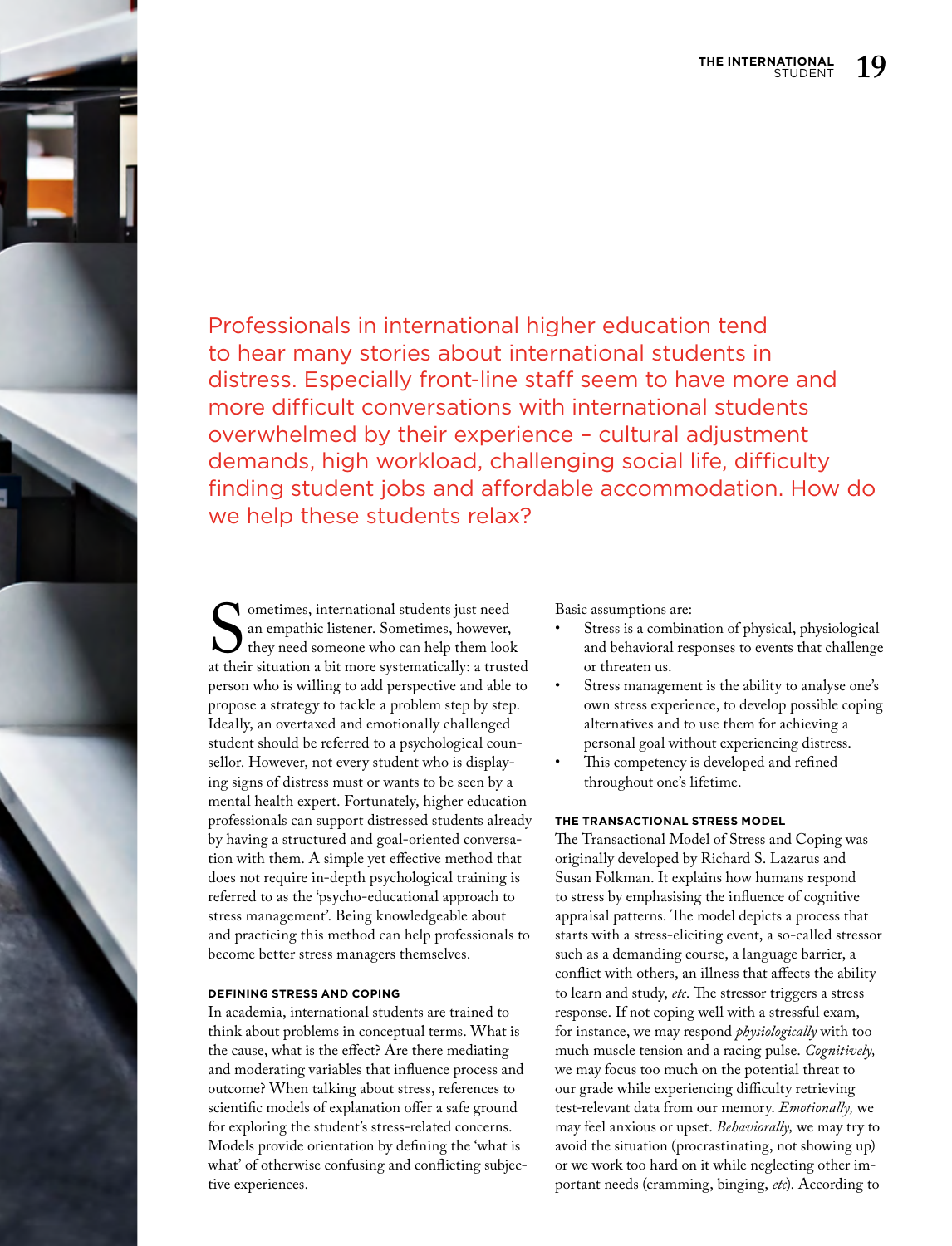the model, however, there are important mediating and moderating variables located between the stressor and the stress response. They explain why separate individuals may respond to one and the same stressor very differently; it's about our personalities, our attitudes, our mindsets. If we appraise a situation as a challenge through which we can learn and grow, as opposed to viewing it as a threat or loss, for instance, we are likely to experience fewer symptoms of psychological distress.

# **REMOVING OR MINIMISING STRESSORS**

Psycho-educational stress management teaches a methodology to influence the stress experience at all the aforementioned variables of the process; on the level of the stressor, we need to look closely at specific stressful situations. Since it is usually several coinciding stressors, it's helpful to note them down on a whiteboard or flipchart. Once they



coping'. What can you do to decrease workload? How can you solve a conflict? Where can you find information that will help you to make a decision? All these and other questions can be discussed with your international student on a very practical and solution-focused level.

If we appraise a situation as a challenge through which we can learn and grow, we are likely to experience fewer symptoms of psychological distress

are named, they already lose a bit of their overwhelming nature. In a second step, they can be ranked according to their perceived impact. Finally, one can explore various options on how to influence them in order to make them less stressful. This rationale comprises all activities aiming to minimise or remove a stressor and is referred to as 'problem-focused

# **CHANGING MINDSETS**

Sometimes, while exploring means to reduce or remove a stressor, it can become apparent that a certain coping style or personal bias prevents your client from tackling a problem rationally. Here 'emotion-focused coping' comes in. The leading question is: How do you tend to put yourself under stress? Oftentimes,

students are actually surprisingly aware of their stress-producing tendencies. International students were asked this question during a short stress management workshop. Statements such as *"I am just too much of a perfectionist"* or *"Perhaps I care too much about what others think about me"* can offer valuable starting points for committing to changing unhelpful attitudes and behaviors. In terms of psycho-education, it might also be worthwhile to present some of the most typical irrational beliefs that Albert Ellis, founder of the influential Rational-Emotive-Therapy, identified in his clients. Here are two big ones:

- The irrational idea that it is easier to avoid than to face life's difficulties.
- The irrational idea that your worth as a person depends on how much you achieve and that you have to be competent in everything you do instead of acknowledging that all humans have limitations and shortcomings.